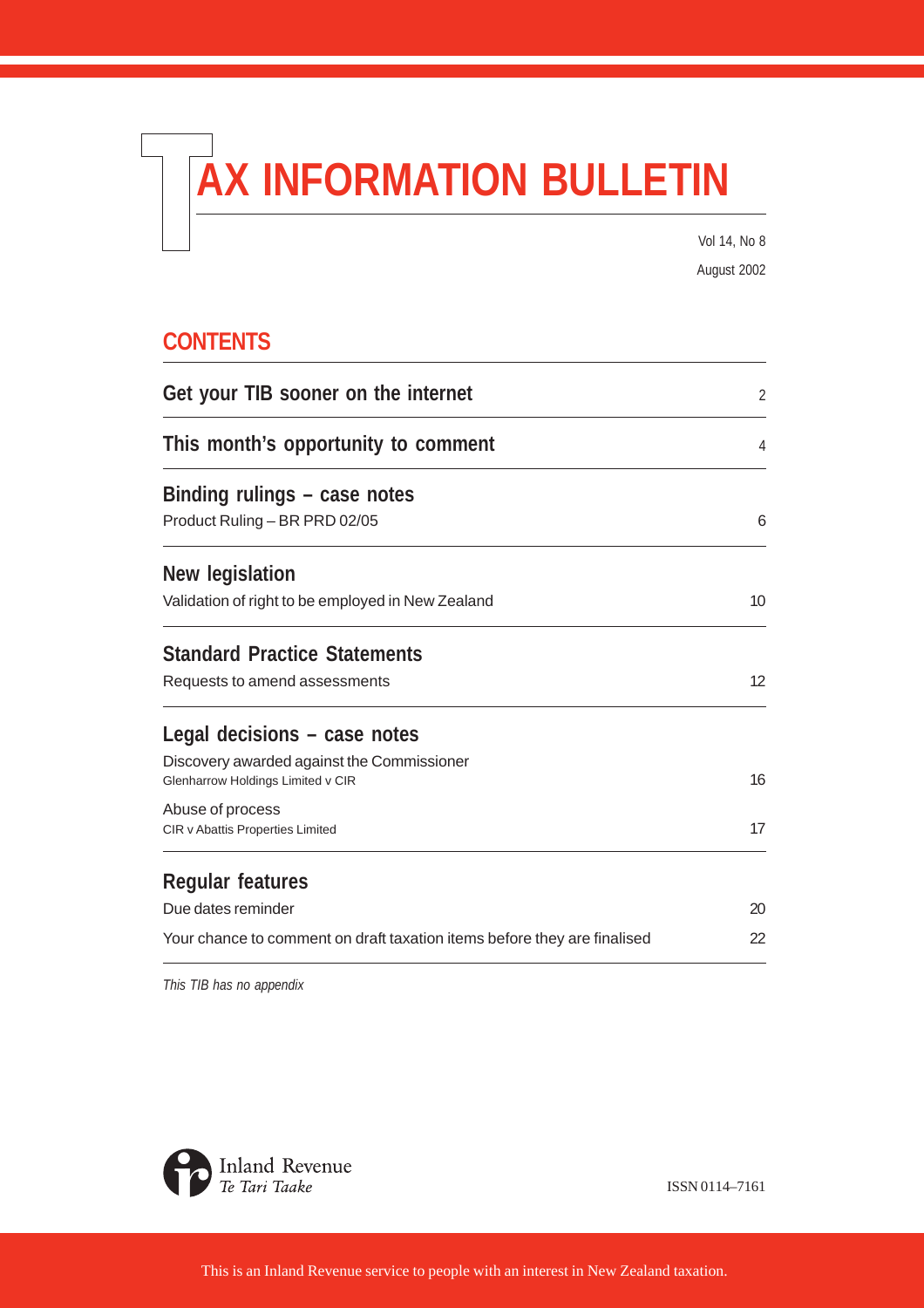# **GET YOUR TIB SOONER ON THE INTERNET**

This *Tax Information Bulletin* is also available on the internet on PDF format. Our website is at:

#### **www.ird.govt.nz**.

It has other Inland Revenue information that you may find useful, including any draft binding rulings and interpretation statements that are available.

If you find that you prefer to get the *TIB* from our website and no longer need a paper copy, please let me know so we can take you off our mailing list. You can do this by completing the form at the back of this TIB, or by emailing us at **IRDTIB@datamail.co.nz** with your name and details.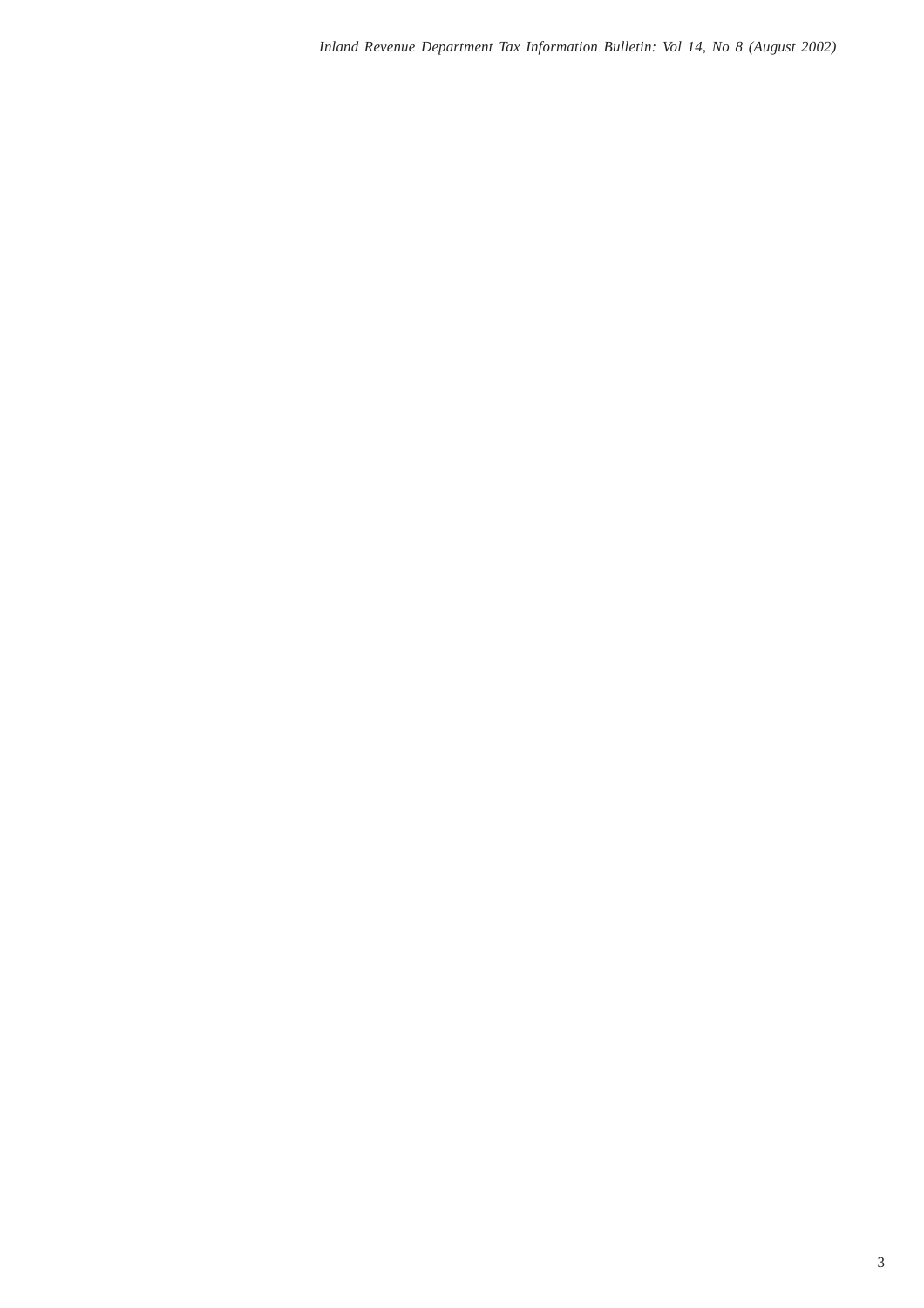# **THIS MONTH'S OPPORTUNITY FOR YOU TO COMMENT**

Inland Revenue produces a number of statements and rulings aimed at explaining how taxation law affects taxpayers and their agents.

Because we are keen to produce items that accurately and fairly reflect taxation legislation, and are useful in practical situations, your input into the process—as perhaps a user of that legislation—is highly valued.

The following draft items are available for review or comment this month, having a deadline of 25 September 2002.

| Ref.   | Draft type                  | Description                                                                          |
|--------|-----------------------------|--------------------------------------------------------------------------------------|
| ED0034 | Standard practice statement | Instalment arrangements for payment of tax debt                                      |
| ED0035 | Standard practice statement | Writing off tax debt                                                                 |
| ED0036 | Question we've been asked   | Commencement of the 4-year time bar for taxpayers with<br>non-standard balance dates |

Please see page 22 for details on how to obtain copies.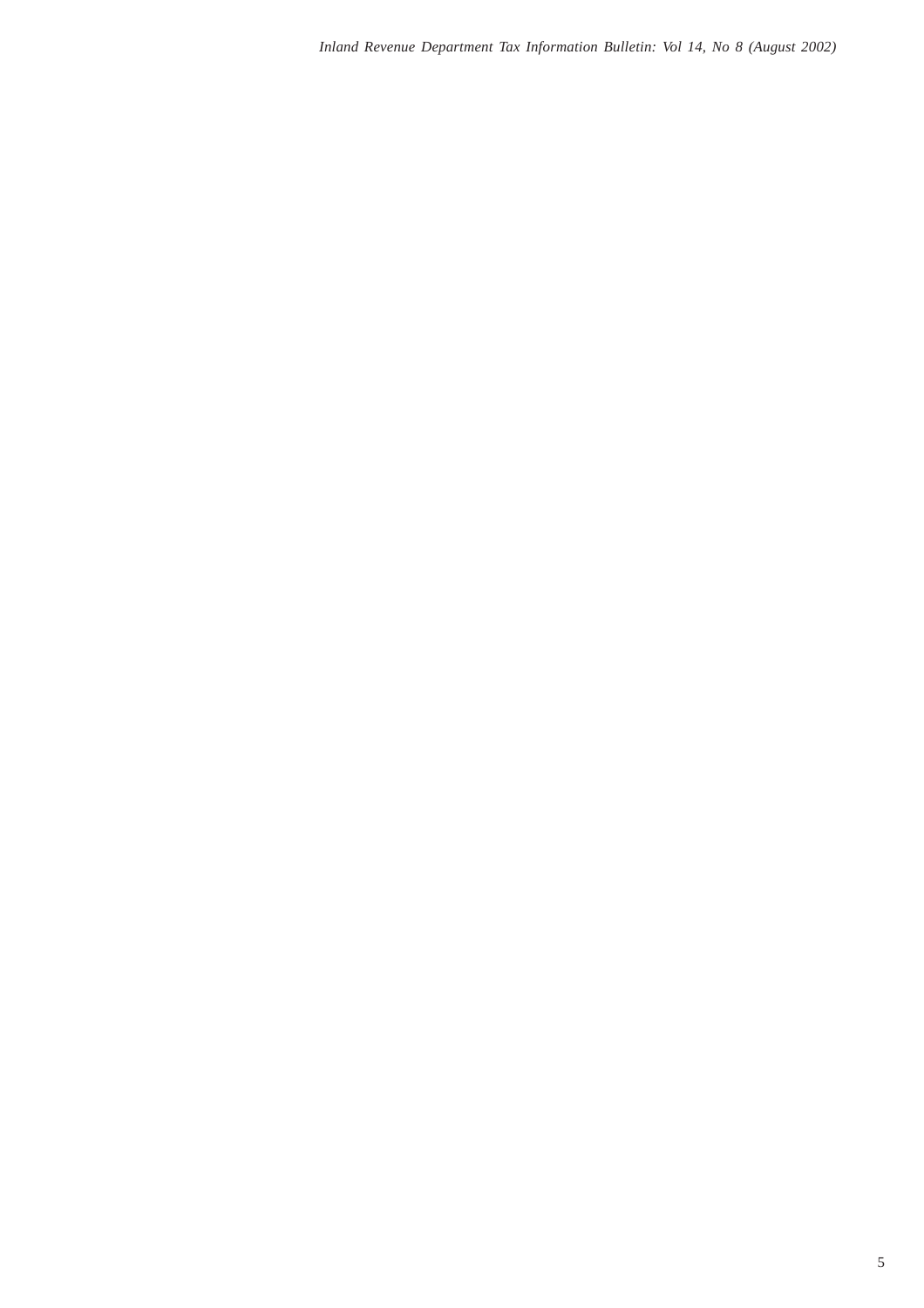# **BINDING RULINGS**

This section of the TIB contains binding rulings that the Commissioner of Inland Revenue has issued recently.

The Commissioner can issue binding rulings in certain situations. Inland Revenue is bound to follow such a ruling if a taxpayer to whom the ruling applies calculates tax liability based on it.

For full details of how binding rulings work, see our information booklet *Adjudication & Rulings, a guide to Binding Rulings (IR 715)* or the article on page 1 of *Tax Information Bulletin* Vol 6, No 12 (May 1995) or Vol 7, No 2 (August 1995).

You can download these publications free of charge from our website at **www.ird.govt.nz**

## **PRODUCT RULING – BR PRD 02/05**

This is a product ruling made under section 91F of the Tax Administration Act 1994.

## **Name of the Person who applied for the Ruling**

This Ruling has been applied for by Foodstuffs (South Island) Limited ("Foodstuffs").

## **Taxation Laws**

All legislative references are to the Goods and Services Tax Act 1985 unless otherwise stated.

This Ruling applies in respect of sections 2 and 8.

## **The Arrangement to which this Ruling applies**

The Arrangement is the receipt of certain rebates by members of Foodstuffs. Further details of the Arrangement are set out in the paragraphs below.

- 1. Foodstuffs was incorporated on 20 July 1988 as part of the merger of Foodstuffs (Christchurch) Limited and Foodstuffs (Otago Southland) Limited, which was effected in October 1988.
- 2. Foodstuffs has since been re-registered under the Companies Act 1993. It is also registered under the Co-operative Companies Act 1996. Foodstuffs has, as part of that registration process, adopted a constitution that complies with the Co-operative Companies Act 1996.
- 3. Foodstuffs mainly operates as a distributor of groceries and other items to banner group supermarkets which are owned and operated by members of Foodstuffs.

The banner groups include the following supermarkets:

- **Foursquare**
- Pak 'N Save
- On the Spot, and
- New World.
- 4. In addition to the banner group supermarkets, Foodstuffs supplies goods to non-banner group retail outlets and food service customers. Those non-banner group outlets are also owned and operated by persons who became members of Foodstuffs upon entering into a Trading Membership Agreement with Foodstuffs.
- 5. Foodstuffs only trades with its members who hold either ordinary shares in Foodstuffs or redeemable shares, or both. However, through a subsidiary of Foodstuffs, Trents Wholesale Limited, it also operates a cash and carry warehouse, which is available to persons involved in catering industries, such as schools, catering companies, churches, and various other similar types of organisations. These organisations are not members of Foodstuffs, and have no entitlement to any rebates. Non-members generally purchase goods at a higher price than those paid by trading members except where bulk discounts are negotiated.

#### **Rebates**

6. Members receive two types of rebates from Foodstuffs. That is, "monthly trading rebates", which are paid monthly in arrears and "yearly rebates" which are paid after the end of the financial year. Both the monthly trading rebates and the yearly rebates are divided among the members, based on the level of trading undertaken with Foodstuffs by each member.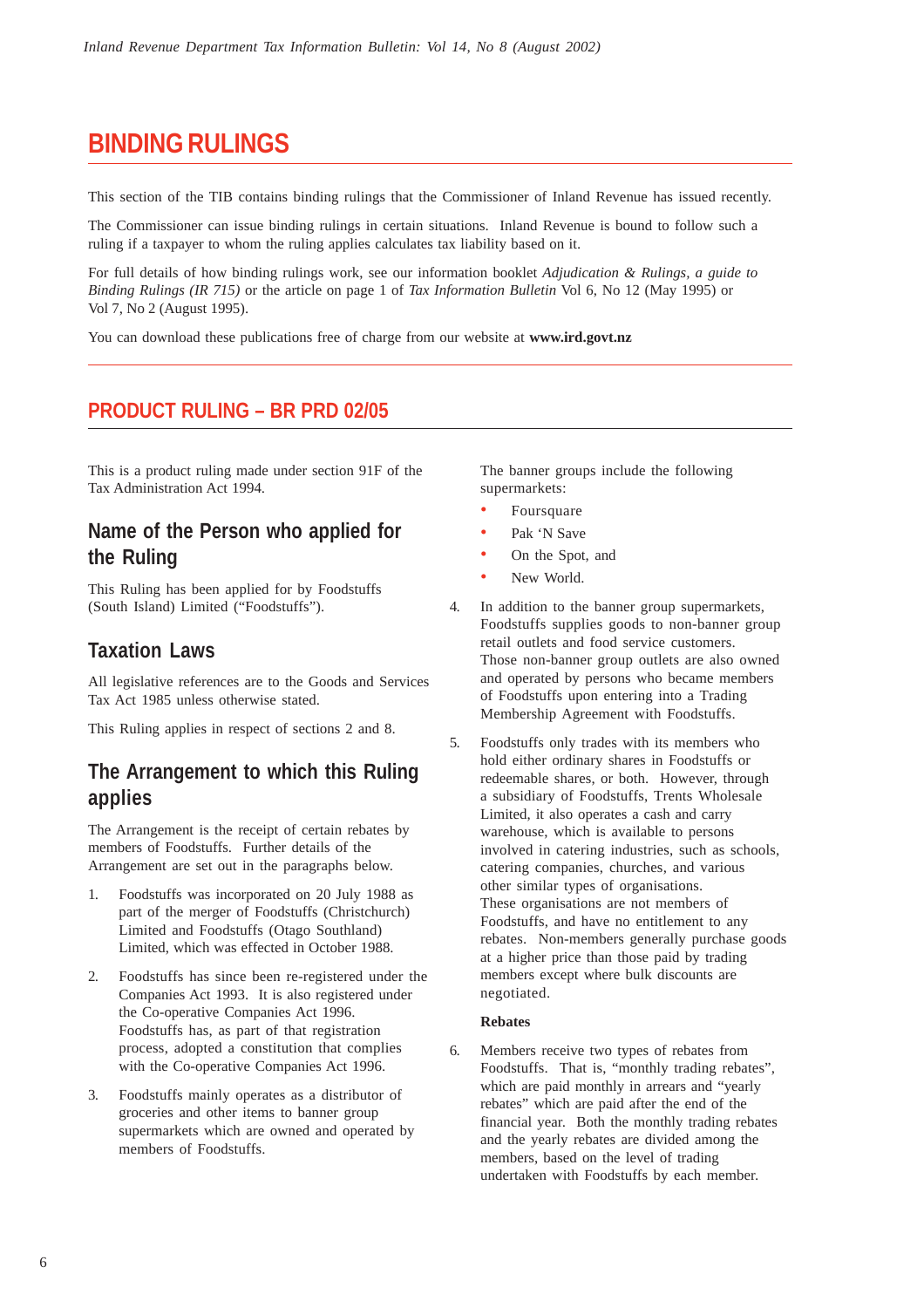- 7. The rebates are determined by resolution of the directors and are calculated with reference to the level of trading in particular types of goods in addition to the profits made by Foodstuffs overall.
- 8. The payment of two types of rebates evolved over a number of years in order to meet the changing commercial environment in which Foodstuffs' members operate. Historically, Foodstuffs paid only a year end rebate, calculated with reference to the profits of the company. However, as volumes increased and margins at that retail level compressed, it became necessary to pay regular rebates to members to preserve their competitiveness in the marketplace and their cash flow positions.
- 9. Notwithstanding that the trading rebates and the year end rebates are distinguished, they are essentially the same rebate. The year end rebates are calculated at the end of the financial year once the profit of Foodstuffs has been established. The Board then determines the level of profit which will be rebated back to the members, and the total profit is then divided between the members in proportion to the total purchases made by the members during the year. This gives the entitlement of each member to a rebate from Foodstuffs. However, some of this amount has already been paid to the members through the monthly rebates which have been paid throughout the year. Therefore, the total amount of rebates already paid is deducted from the annual entitlement to provide the balance of rebate payable.
- 10. The restrictive credit terms that Foodstuffs imposes on members (compared to those received by other similar companies) have made it necessary to pay monthly rebates to members to ensure that they have adequate cash flow throughout the year.
- 11. The company does not pay dividends on its ordinary shares and distributes most of its profits each year by way of rebates based on members' purchases.
- 12. There is no contractual entitlement to the rebates and the quantum of the rebates is determined in the sole discretion of the Directors.
- 13. Two factors determine the right to receive a rebate. Firstly, Foodstuffs must derive surplus funds from its trading with its members before any rebates will be paid. Secondly, rebates will only then be paid to persons who are "members".
- 14. After paying out rebates the balance of the trading profit (after tax) is retained by the Applicant to pay redeemable preference share dividends and to increase the working capital of the Company.
- 15. Trading rebates that have been paid out can be demanded back from members and yearly rebates can be withheld or forfeited. The constitution specifically provides for these possibilities in clauses  $22.1(h)(vi)$  and (viii) which state:

#### **22.0 Powers and Duties of Board**

#### **22.1 Specific Powers**

…

Without limiting the general powers conferred upon the Board by this Constitution or by law conferred upon the Board, the Board shall have the following powers:

**(h) Rebates**

To adopt any scheme for rebates to Foodstuffs' members in respect of the purchase of goods and services from the Company and to make rules to give effect to such scheme and to determine, declare and pay such rebates. Any such scheme may provide for: …

- (vi) The power for the Board to require any Foodstuffs' member to repay to the Company any amount(s) paid by the Company in advance during any financial year on account of anticipated year end profit and final rebate; …
- (viii) The power of the Board to withhold or forfeit any rebates; …
- 16. Foodstuffs may require a member to repay any amounts paid by the company by way of trading rebates or in the case of yearly rebates forfeit the payment. However, the action of demanding the repayment of trading rebates would be an extremely difficult process and for the reasons outlined below, unlikely ever to be required.
	- Foodstuffs has developed sophisticated management systems to monitor profit on a monthly basis, and in some respects, on a weekly basis. The system enables them to be acutely aware of profits at any particular time, and enables them to establish, with confidence, a regular pattern of rebates to members.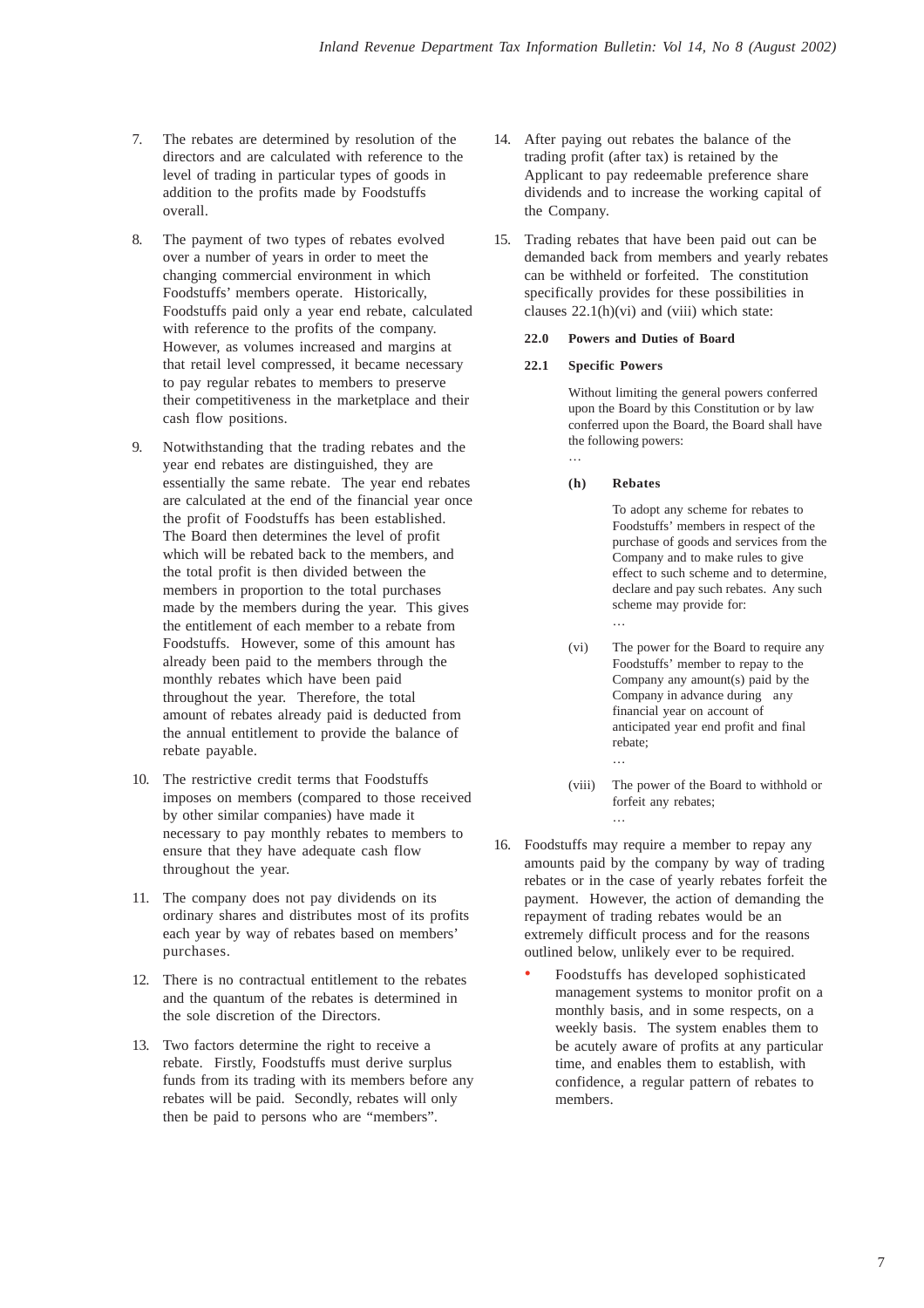- The rebate policy is to distribute only a specified percentage of the expected profits by monthly rebates. The remaining profit is retained and distributed by way of the year end rebates. This practice provides further assurance to Foodstuffs' members that they will not be required to pay back any monthly rebates in the event of declining profitability.
- The lead time between the commencement of the rebate period and the actual payment of the rebates provides ample time, in conjunction with Foodstuffs' sophisticated management systems, to cancel or reduce future rebates in the event of declining profitability.
- Foodstuffs is a professionally managed organisation which has full insurance to cover most unexpected eventualities; should an unexpected event or a significant expense occur, this would be covered by their insurance policies, thereby preventing any drop in profitability.
- The Directors require a solvency test to be done at every board meeting to ensure that Foodstuffs can afford to pay the rebate.
- 17. In the event that rebates paid to members exceed Foodstuffs' annual profits from member transactions, the Foodstuffs Board of Directors will require that any such amount exceeding the end of year profits is repaid.
- 18. Historically rebates have never needed to be adjusted for the reasons detailed above. In any event, if rebates needed to be adjusted, this adjustment would occur during the relevant income year.

#### *Trading rebates (monthly)*

- 19. The level of the monthly trading rebates payable is determined by the directors of Foodstuffs with reference to:
	- the gross level of profit achieved by Foodstuffs on the goods
	- whether the goods are supplied in bulk or repack form
	- the nature of the goods supplied to the individual member, and
	- the frequency of turnover of the particular goods.
- 20. The Directors set the rate of the monthly rebates which are ratified at Foodstuffs' AGM each year. If necessary, the Directors may review the rate of these rebates during any one financial year.

21. Goods which produce a high gross profit margin to Foodstuffs carry a trading rebate entitlement whereas those which produce a low gross profit margin to Foodstuffs may not carry any trading rebate entitlement. Not all goods carry an entitlement to a rebate.

#### *Yearly rebates*

- 22. The year end rebates are determined by the Directors with reference to a combination of the annual profit of Foodstuffs and the product mix purchased by members. The bulk of the year end rebates must be used to subscribe for five year redeemable preference shares. Paragraph 1.10 of the prospectus makes it clear that some of the year end rebates will not be payable to members who do not elect to re-invest all of those rebates in redeemable preference shares. The remainder of the year end rebates are paid out in cash.
- 23. At the end of each financial year the Directors assess the likely cash requirements of the Co-operative for the next year(s) trading. It may well be that after providing for the trading rebates and existing year end rebates that there are still undistributed trading profits. In such instances the Directors may resolve to distribute some of these funds to members in a cash rebate that could promote particular trading patterns amongst members. This has a three-fold effect. It distributes surplus cash from the Co-operative to members, encourages members to trade with the Co-operative in a certain way and provides members with extra cash flow to pay tax on their allocation of redeemable preference shares.

#### **Ownership structure of Foodstuffs**

- 24. There are four different types of share ownership in Foodstuffs.
- 25. Ordinary "A" shares are held by long-standing banner group members. These shares entitle the holder to vote at any meeting of the company, entitle a member to become a director and vote in elections for directors and share any profit on the ultimate winding up of Foodstuffs.
- 26. "B" redeemable shares ("BRS") confer no voting rights on the shareholder. When each member joins the co-operative, they are immediately allocated one "B" redeemable share. These shares provide a mechanism for Foodstuffs to make rebates to members as a member must be a shareholder in order to receive rebates but beyond this, contrary to the payment of dividends by a traditional company, the calculation of rebates does not have any regard to the holding of shares and is instead based upon the level of transactions that members have with the Applicant.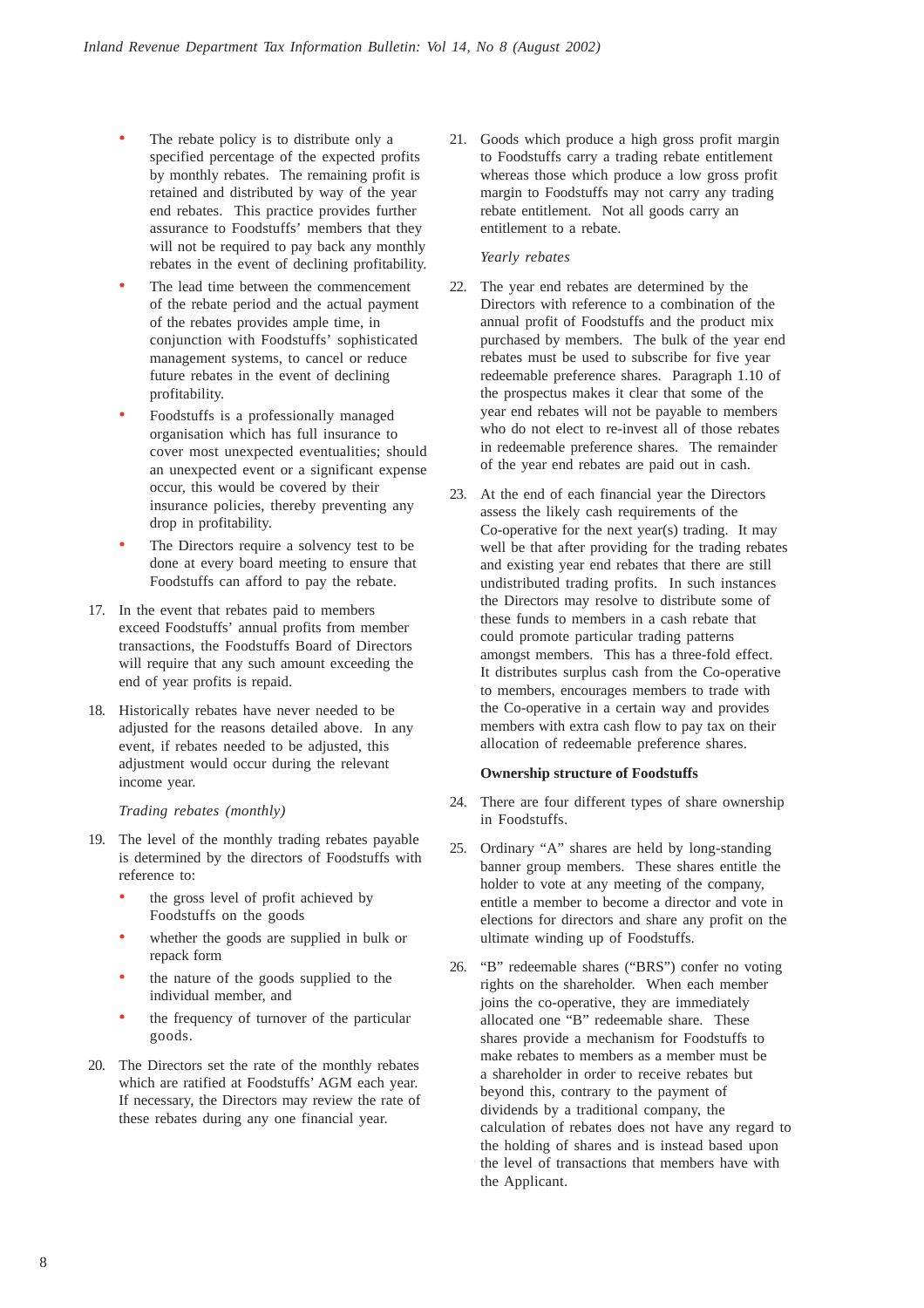All "A" shareholders hold "B" redeemable shares; however not all "B" redeemable shareholders hold "A" shares. As noted above, only banner group members can hold "A" shares as the level of trading of other members, with Foodstuffs, is not significant enough to entitle them to hold voting rights.

- 27. Redeemable preference shares are described in the Constitution as "C" class shares and are issued to all trading members on the basis that they are in place for five years, rank ahead of other classes of shares on issue, do not share in any profit on liquidation, carry a fully imputed dividend and are not subject to early redemption. A dividend is payable on them each year. These shares effectively provide funding to the co-operative.
- 28. Ordinary "D" shares are held by the Foodstuffs Protection Trust and carry voting rights.

## **Conditions stipulated by the Commissioner**

This Ruling is made subject to the following conditions.

- a) All rebates are calculated with reference to profits (or anticipated profits) derived by Foodstuffs.
- b) There are no other agreements between the members and Foodstuffs, concerning the rebate scheme, other than the Trading Membership Agreement.

## **How the Taxation Laws apply to the Arrangement**

Subject in all respects to any condition stated above, the Taxation Laws apply to the Arrangement as follows:

- The rebates are a supply of money and not a supply of "goods" or "services" as those terms are defined in section 2.
- The receipt of the rebates, by the members of Foodstuffs, is not subject to GST under section 8.

## **The period or income year for which this Ruling applies**

This Ruling will apply for the period from 1 December 2000 to 31 November 2005.

This Ruling is signed by me on the  $11<sup>th</sup>$  day of June 2002.

#### **Martin Smith**

General Manager (Adjudication & Rulings)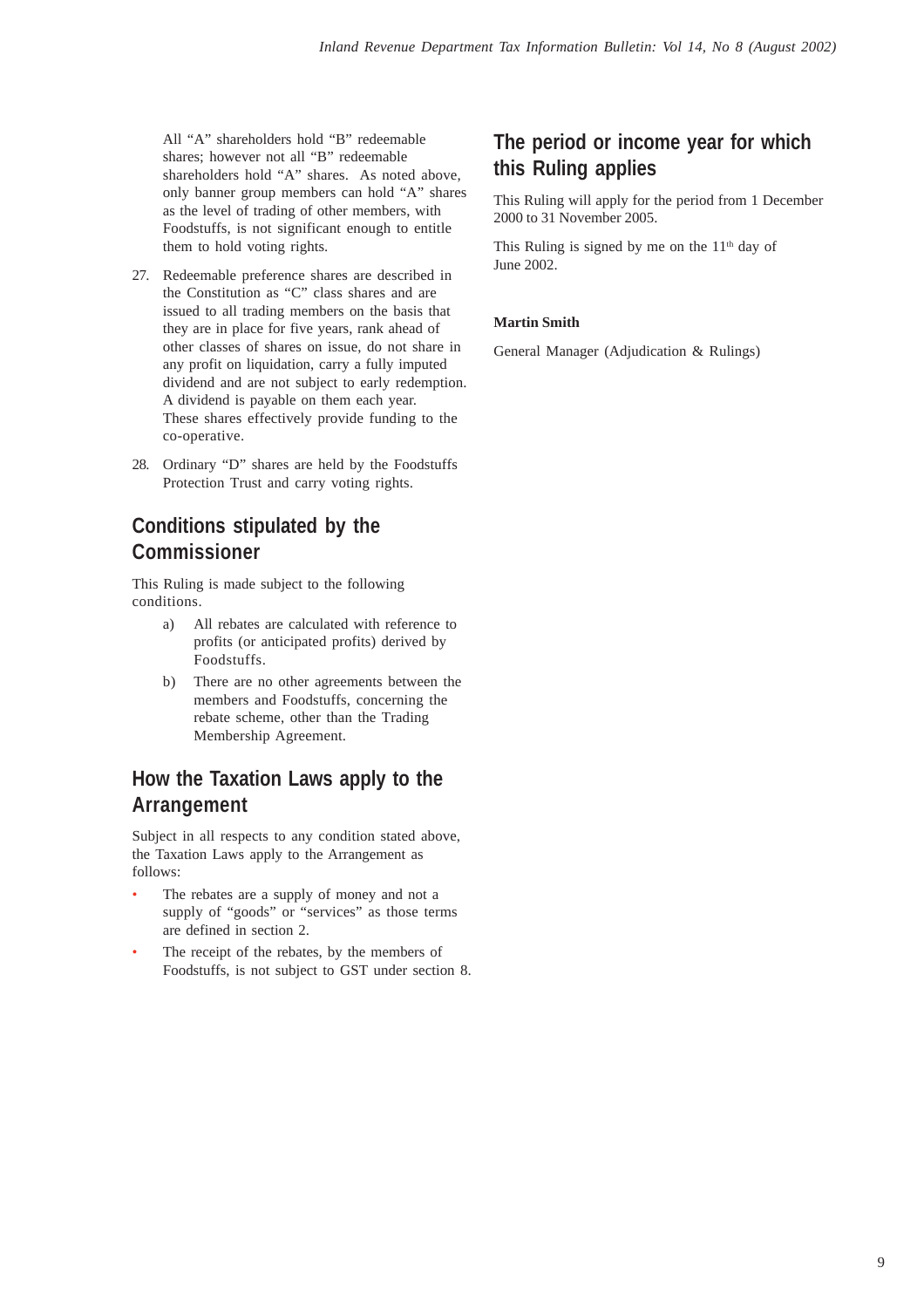# **NEW LEGISLATION**

## **VALIDATION OF RIGHT TO BE EMPLOYED IN NEW ZEALAND**

## **Immigration Amendment Act 2002 - Amendment to the Income Tax Act 1994**

## **Introduction**

The Immigration Amendment Act 2002, which received its Royal assent on 17 June 2002, amends the Income Tax Act 1994 by inserting a new section NC 8A. This new section will require Inland Revenue to ensure that its tax code declaration forms contain a means for an employee to state that he or she is entitled under the Immigration Act 1987 to undertake employment in New Zealand. This new requirement will apply for tax code declarations provided after 31 March 2003.

## **Background**

The Immigration Act 1987, amongst other things, sets out the requirements for determining whether a person may undertake employment in New Zealand. To undertake employment in New Zealand, someone who is not a New Zealand citizen must be:

- a holder of a residence permit
- a holder of a work permit
- a holder of any other type of temporary permit which allows the holder to undertake employment
- a holder of a limited purpose permit granted for employment purposes, or
- exempt under the Immigration Act from the requirement to hold a permit.

Under this Act, an employer commits an offence if the employer, knowing that someone is not entitled to undertake such employment, allows or continues to allow that person to do so. The Immigration Amendment Act 2002 amends the principal Act to provide that an employer commits an offence who, without reasonable excuse, allows a person who is not entitled to undertake employment to do so. The Amendment Act also provides that an employer will have a reasonable excuse from such an offence if the employer holds a tax code declaration that states that the person is entitled under the Immigration Act to undertake employment and the declaration is signed by the employee before starting employment.

Parliament's Foreign Affairs, Defence and Trade Committee added the new provision to the Transnational Organised Crime Bill, which resulted in six Acts, including the Immigration Amendment Act 2002.

The new Immigration Amendment Act is not yet in force and will come into force by way of an Order in Council.

## **Key features**

A new section NC 8A has been inserted into the Income Tax Act 1994. It requires Inland Revenue to ensure that all tax code declaration forms (IR 330–the form for employees to complete when starting employment or changing their tax code) contain a means for the employee to state that he or she is entitled under the Immigration Act to undertake employment in the service of the employer concerned.

This requirement will provide a mechanism for employers to have a reasonable excuse from the offence of employing someone who is not entitled to undertake employment under the Immigration Act. The onus will be on the employer to retain the tax code declaration form for Immigration Act purposes.

## **Application date**

The new tax code declaration forms including the immigration employment status statement must be available after 31 March 2003. Inland Revenue is allowed to provide these forms before 1 April 2003.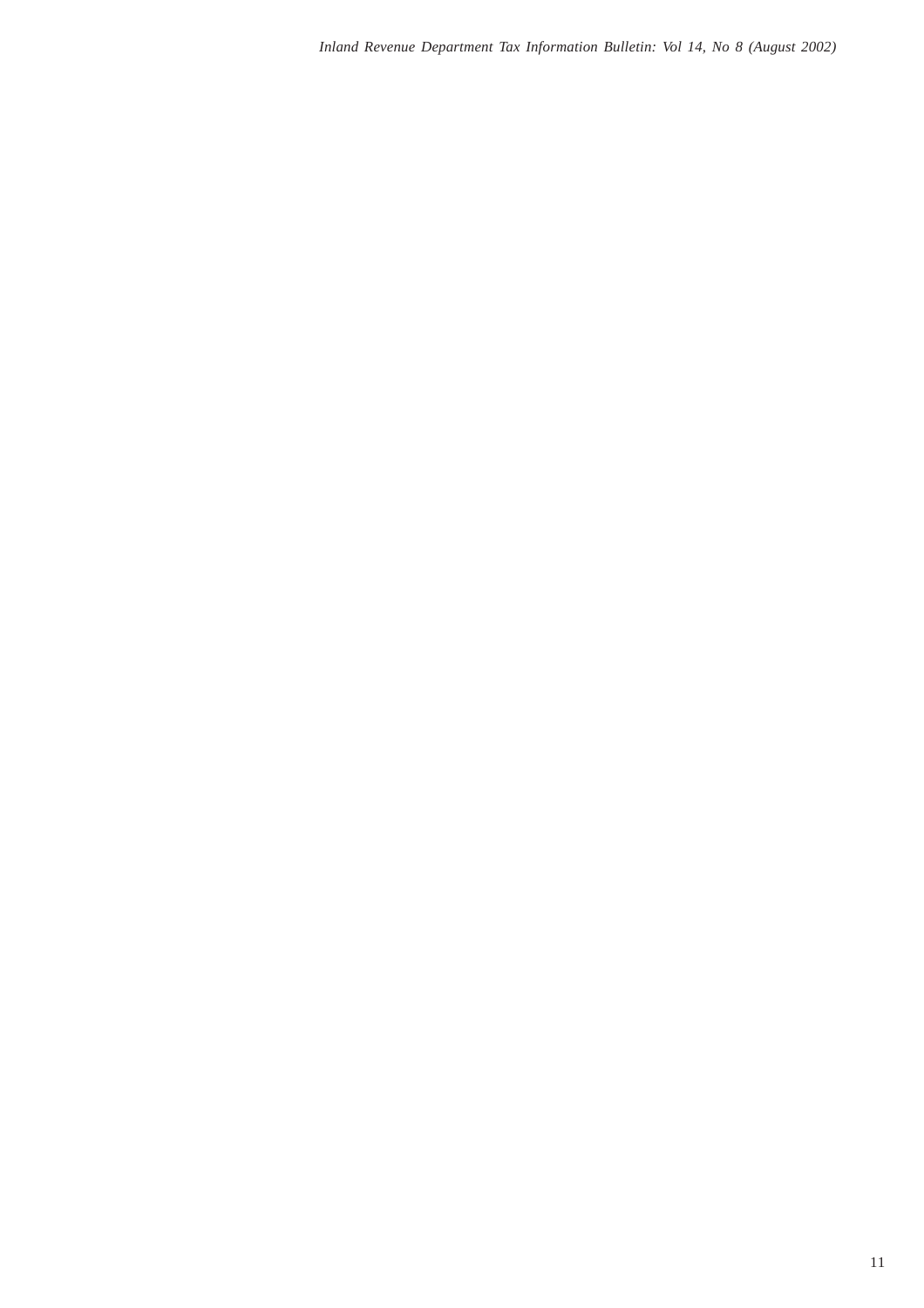# **STANDARD PRACTICE STATEMENTS**

These statements describe how the Commissioner will, in practice, exercise a statutory discretion or deal with practical issues arising out of the administration of the Inland Revenue Acts.

## **REQUESTS TO AMEND ASSESSMENTS**

## **Introduction**

This Standard Practice Statement sets out the circumstances when the Commissioner may exercise the discretion to amend assessments to ensure correctness.

## **Application**

This Standard Practice Statement (SPS) applies from 1 September 2002.

This SPS applies to the exercise of the Commissioner's discretion under section 113 of the Tax Administration Act 1994 (referred to as "section 113" in this SPS) and section 27(2) of the Goods and Services Tax Act 1985 (referred to as "section 27(2)" in this SPS).

This SPS replaces all previous statements on the Commissioner's practices when exercising the discretion under section 113, including those contained in SPS INV-300 *Acceptance of late objections under section 126 of the Tax Administration Act 1994* (March 1997).

SPS INV-500 *Taxpayer amendments to tax returns (Tax Information Bulletin* Vol 11, No 9 (October 1999)) is withdrawn from the above application date.

This SPS should be read in conjunction with SPS INV-490 *GST returns - correcting minor errors (and clarification) (Tax Information Bulletins* Vol 10, No 6 (June 1998) and Vol 11, No 2 (February 1999) respectively) and SPS INV-251 *Voluntary Disclosures (Tax Information Bulletin* Vol 14, No 4).

## **Legislation**

Section 113 of the Tax Administration Act 1994 provides:

- 113 Commissioner may at any time amend assessments.
- 113(1) [Amendments at any time] The Commissioner may from time to time and at any time make all such alterations in or additions to an assessment as the Commissioner thinks necessary in order to ensure its correctness, notwithstanding that tax already assessed may have been paid.

113(2) [Fresh liability] If any such alteration or addition has the effect of imposing any fresh liability or increasing any existing liability, notice of it shall be given by the Commissioner to the taxpayer affected.

Section 27(2) of the Goods and Services Tax Act 1985 provides:

27(2) [Alterations] Subject to sections 108A and 108B and Part IVA of the Tax Administration Act 1994, the Commissioner may from time to time and at any time make all such alterations in or additions to an assessment made under this section as the Commissioner thinks necessary to ensure the correctness of the assessment, notwithstanding that tax already assessed may have been paid.

## **Summary**

Section 113 and section 27(2) enable the Commissioner to amend assessments to ensure correctness. This allows the Commissioner to amend assessments when the Commissioner considers an assessment contains an error or following the application of the disputes provisions contained in Part IVA of the Tax Administration Act 1994 (TAA).

Inland Revenue considers section 113 and section 27(2) operate alongside the disputes resolution process provisions (disputes provisions) contained in Part IVA of the TAA. The disputes provisions provide the procedures for resolving disputes between the Commissioner and taxpayers. Accordingly it is not appropriate for the Commissioner to exercise his discretion under section 113 and section 27(2) when the amendment is the subject of a dispute, however an assessment can be amended following completion of the disputes process or to reflect an agreed adjustment.

When the Commissioner considers an assessment contains a genuine error, and there is no dispute, the Commissioner can exercise the discretion to amend the assessment to correct the error. Inland Revenue considers section 113 and section 27(2) provide the power to amend assessments where genuine errors have been made.

This SPS is directed at those instances where genuine errors have been made. It does not provide a mechanism for circumventing the disputes resolution process.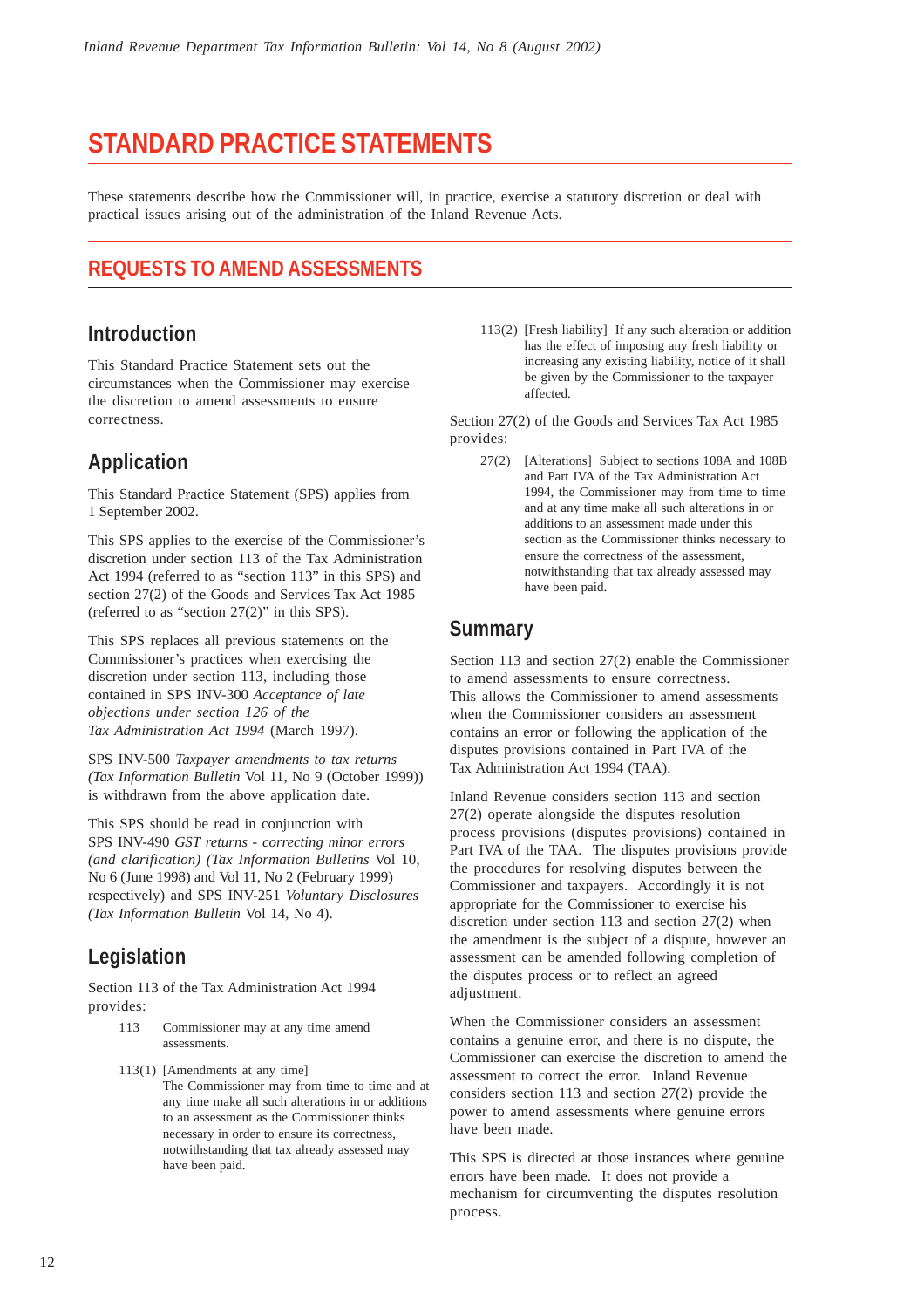The Commissioner will amend an assessment, on a case by case basis, when the Commissioner is satisfied that a genuine error was made and that none of the limitations outlined in this SPS apply.

This SPS has been prepared to assist with consistency and understanding of how the Commissioner will exercise the discretion to amend assessments following taxpayer requests.

## **Discussion**

Section 113 and section 27(2) contain a broad discretion allowing the Commissioner to amend assessments to ensure correctness. They provide little guidance as to how the Commissioner should exercise this discretion in practice. Accordingly it is also necessary to look at the scheme of the legislation and at case law.

#### **Decision to consider request**

Case law indicates the Commissioner cannot be compelled to either amend an assessment or investigate a claim that an assessment is in error. The power in that regard is for the Commissioner to voluntarily exercise. See *Commonwealth Agricultural Services Engineers Ltd (In Liquidation) v CIR* [1926] 38 CLR 289, *CIR v Wilson* (1996) 17 NZTC 12,512 and *Lawton v CIR* (2002) 20 NZTC 17,531.

Where the Commissioner is not satisfied that an assessment contains an error, the Commissioner cannot be compelled to amend an assessment. See *Wood v CIR* (1999) 19 NZTC 15,255. Case law also indicates that if the Commissioner does decide to consider a claim by a taxpayer that an assessment is in error the Commissioner does not have an absolute obligation to amend the assessment when an error has been verified. See *CIR v Wilson* (1996) 17 NZTC 12,512 and *Lawton v CIR* (2002) 20 NZTC 17,531.

Case law further indicates section 113 can be invoked after a dispute has been initiated or where there is no dispute that an assessment is in error. See *O'Neil & Ors v CIR* (2001) 20 NZTC 17,051.

These cases refer specifically to section 113, however the principles are applicable to the exercise of the discretion in section 27(2).

#### **Limitations**

The Tax Administration Act 1994 contains provisions that impose time limits on increasing assessments.

sections  $107A \& 108$  (time bar for amendment of assessments)–the Commissioner cannot increase tax assessments after four years from the end of the income year in which the taxpayer provides the tax return. Section 113 is subject to these legislative time limitswhen increasing tax liabilities.

section 108A (time bar for assessment of GST)the Commissioner cannot increase an assessment of GST after four years from the end of the GST period for which the return was provided or assessment made.

Furthermore, through the operation of section MD 1(1) of the Income Tax Act 1994 (ITA), the Commissioner is prevented from refunding amounts of overpaid tax (excluding GST) after eight years from the end of the year in which the original assessment was made. Any refunds arising from the operation of section 113 are also subject to this legislative time limit.

Section 45 of the GST Act prevents the Commissioner refunding amounts of overpaid GST after eight years from the end of the taxable period in respect of which the assessment was made. Refunds arising from the reduction of a GST liability under section 27(2) are also subject to this legislative time limit.

In broad terms, the Commissioner cannot be compelled to action a taxpayer's request to amend an assessment. However, the Commissioner does have a duty to correct errors verified by the Commissioner where to do so is consistent with the Commissioner's duty under sections 6 and 6A (care and management provisions) of the TAA and such amendment is within the limits set out in this Standard Practice Statement.

#### **Care and management considerations**

It is important to recognise that the Commissioner does not have unlimited resources to undertake lengthy verification processes to determine whether assessments should be amended. When meeting the duty to collect over time the highest net revenue that is practicable within the law, section 6A(3) of the TAA requires the Commissioner to consider: the resources available to the Commissioner; promoting compliance, especially voluntary compliance, by all taxpayers; and compliance costs. Accordingly it is consistent with the Commissioner's duty under section 6A(3) for the Commissioner to limit the amount of time that will be spent investigating a request for an assessment to be amended. Ensuring a balance between time spent considering requests to amend assessments and other activities is consistent with the duty to protect the integrity of the tax system under section 6 of the TAA. By providing full information to evidence their requests, taxpayers are assisting the Commissioner to uses resources efficiently.

By having a practice of amending assessments to ensure correctness where genuine errors have been made, the Commissioner is ensuring fairness to all taxpayers—to those taxpayers who have made a genuine error and to those taxpayers who get their returns or assessments correct the first time. This also promotes integrity in the administration of the tax system.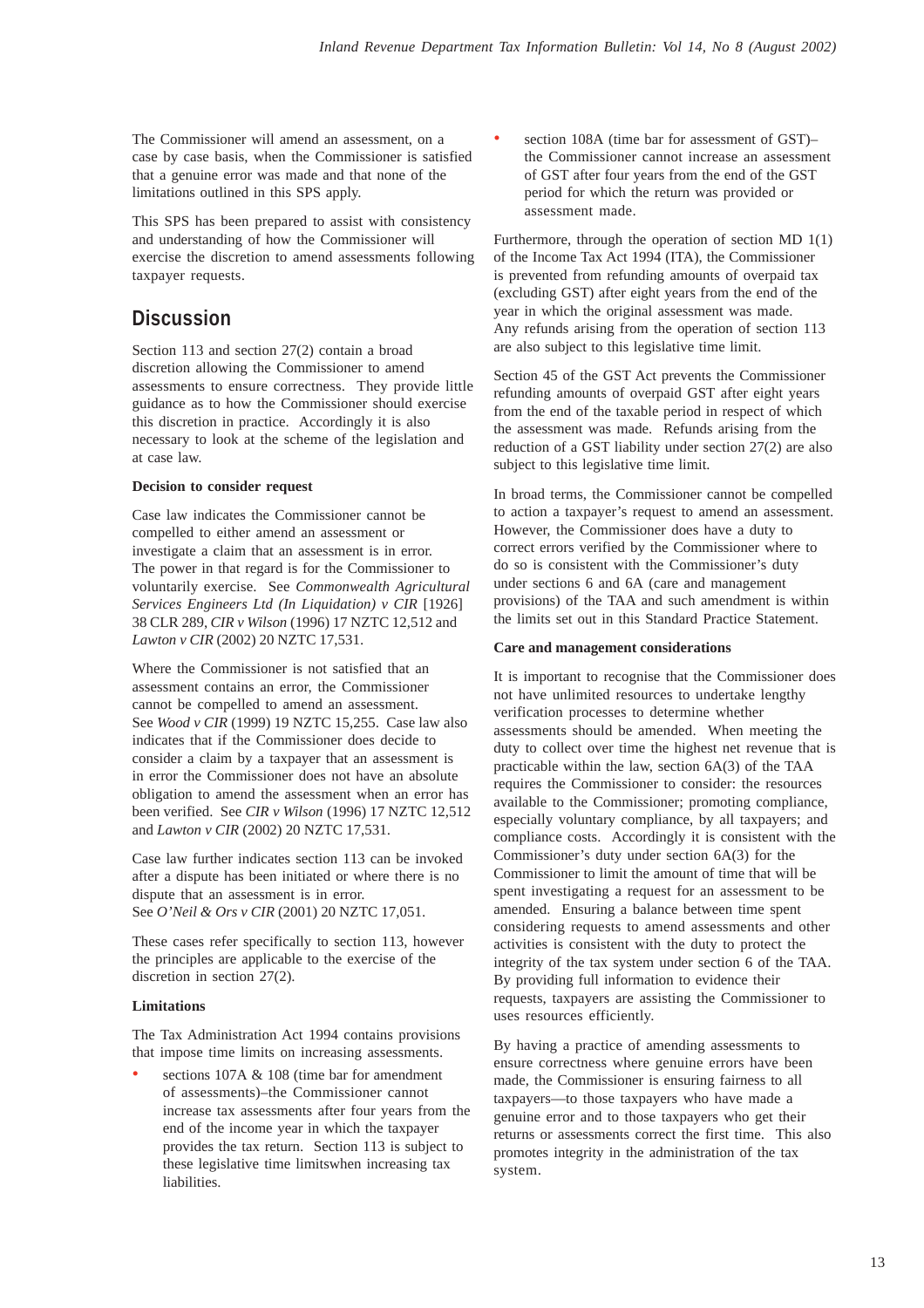#### **Principles**

The following principles have been established as the basis for the Standard Practice set out below.

- Generally, arithmetic, transposition and other types of genuine errors verified by the Commissioner will be corrected—subject to statutory time limits, care and management considerations and other limitations set out in this SPS.
- Where a taxpayer is requesting the Commissioner to amend an assessment, the taxpayer must provide all relevant information with the request.
- All relevant factors must be taken into account when the Commissioner is considering a taxpayer's request to amend an assessment. In some cases the length of time that has passed since the error was made may be a relevant factor, however it may not necessarily determine whether the Commissioner will amend or not.
- Taxpayers cannot compel the Commissioner to amend an assessment.
- If the Commissioner is satisfied that an assessment contains a genuine error the Commissioner does not have an absolute obligation to amend the assessment.
- Whether something is a genuine error is determined by the Commissioner. A genuine error in an assessment is something that has resulted in the taxpayer paying the incorrect amount of tax—either too much or too little.
- Generally the Commissioner will not amend an assessment while the proposed amendment is the subject of a dispute. However an assessment can be amended to reflect an agreed adjustment.
- Interest will apply to tax that has been underpaid or overpaid.
- A taxpayer is liable to a shortfall penalty where they have not met the requisite standards of care.

## **Standard Practice**

The following standard practice has been developed from the above principles.

#### **Taxpayer's requests**

A taxpayer or their agent requesting the Commissioner amend an assessment to correct a genuine error, is required to supply the Commissioner with all relevant information to evidence the claim at the time the request is made, including:

- tax type and period containing the error
- amount of tax in error
- nature of the error
- how the error occurred
- how and why the error was identified
- action required to ensure correctness.

#### *Types of errors*

Common errors may be arithmetic or transposition errors. There may also be other types of errors which are clear and genuine.

#### **Considering requests**

When considering taxpayer requests to amend assessments the Commissioner must take into account all relevant factors on a case by case basis.

Where a taxpayer or their agent claims an assessment contains a genuine error, Inland Revenue will:

- determine whether the request is clear
- request the taxpayer or their agent clarify a request that is not clear.

The Commissioner will amend an assessment when the Commissioner considers *all* of the following are met:

- the request is clear
- all information has been provided
- the error has been verified by the Commissioner
- the amendment is within the time limits (see below)
- none of the other limitations apply (see below).

Where the Commissioner is not satisfied that a genuine error exists or considers one or more of the limitations apply, the Commissioner will not amend an assessment. Where such a decision is made, Inland Revenue will advise the taxpayer or agent of the decision and the reasons for the decision.

#### **Limitations**

The following are limitations on the exercise of the Commissioner's discretion to amend assessments.

#### *Time limits*

The Commissioner can only increase a tax assessment within four years from the end of the income year in which the taxpayer provided the tax return. For GST, the four year period runs from the end of the GST return period for which the GST return was provided or the assessment was made.

The Commissioner can only make a refund of excess tax/GST within eight years from the end of:

- the year in which the assessment was made in the case of tax (excluding GST), or
- the taxable period in respect of which the assessment was made in the case of GST.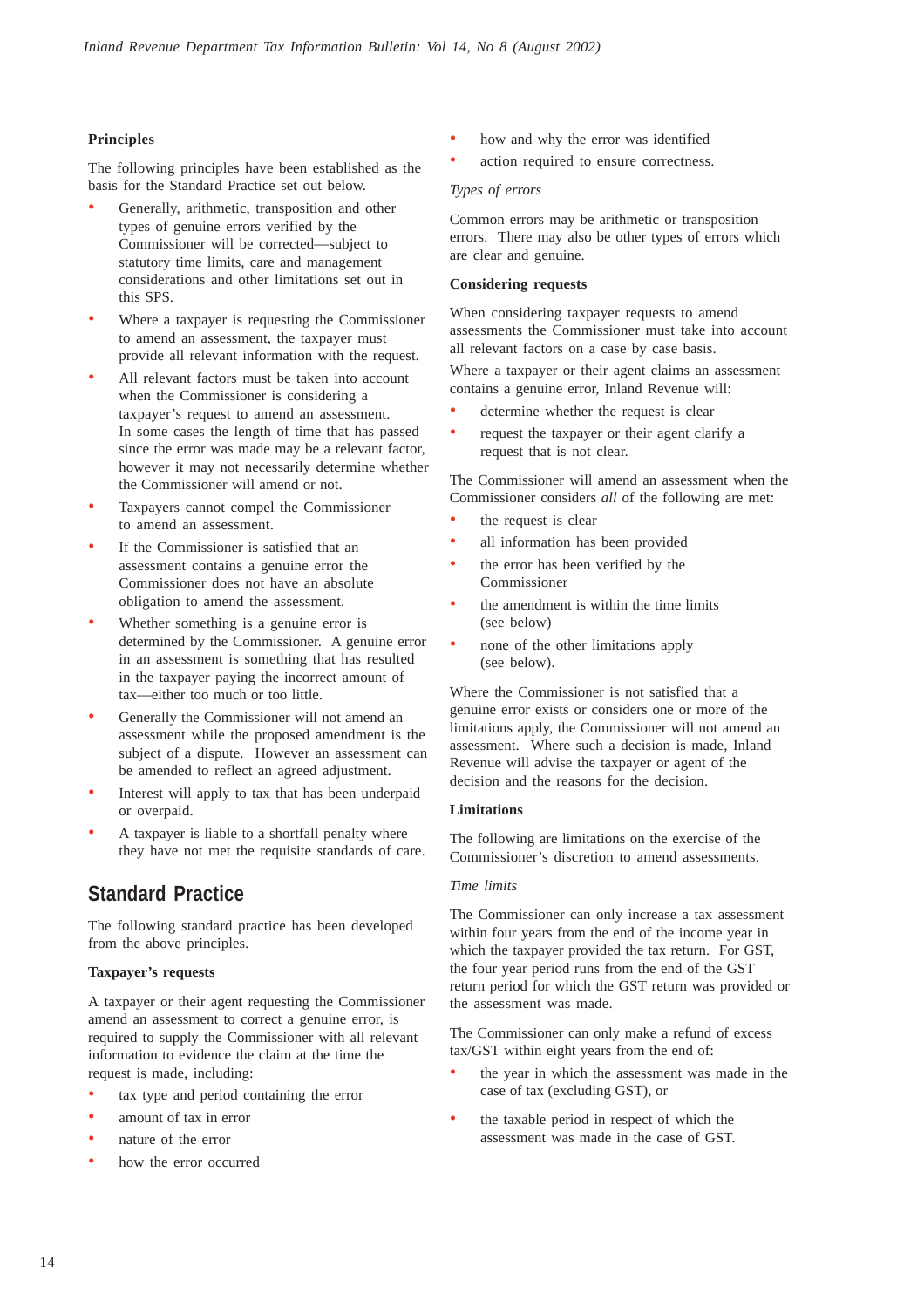#### *Interpretation of legislation in issue*

When the interpretation of legislation is in issue, the Commissioner does not consider it appropriate to amend an assessment outside the disputes resolution process. Interpretations of legislation should properly be considered in the disputes resolution process.

#### *Not a genuine error*

If, after considering all relevant information, the Commissioner is not satisfied that a genuine error was made, the Commissioner will not amend an assessment. For example, the facts may indicate a tax position was adopted rather than a genuine error having occurred.

#### *Requests following Court, TRA or adjudication decisions, or Rulings*

When a taxpayer requests amendment of an assessment to reflect a decision affecting the same or another taxpayer, the Commissioner will generally not amend the assessment. However when exercising the discretion, the Commissioner will take into account all relevant factors including:

- whether the taxpayer has consistently asserted that they are entitled to a deduction (in contrast to a taxpayer who never sought a deduction in the past, but who becomes aware of a decision affecting another taxpayer and tries to avail themselves of it)
- whether the taxpayer has been associated with a claim or action against Inland Revenue on an issue relevant to the request
- whether Inland Revenue has told the taxpayer that the outcome of a particular issue would be applied to the taxpayer.

#### *Requests following change in Commissioner's practice*

When a taxpayer requests amendment of an assessment to reflect a change in Commissioner's practice, the Commissioner will generally not amend the assessment. However, the Commissioner will take into account all relevant factors and taxpayers will be notified when the Commissioner will exercise his discretion to amend assessments in these circumstances.

#### *Current dispute*

When the requested amendment is the subject of a current dispute the Commissioner will not make the amendment unless the amendment is to reflect an agreed adjustment.

#### *Regretted choice (choice between valid options)*

Where a taxpayer requests the Commissioner to change an assessment from one valid option to another, there is no error to correct. Accordingly the assessment will not be amended. This is a matter of regretted choice. An example of regretted choice is where a taxpayer chooses one of several options for the calculation of a tax liability and subsequently requests to change that option.

If however, the taxpayer can prove that the taxpayer's return erroneously reflected their choice then the Commissioner may consider the request to amend the assessment.

#### *Amended returns*

Although a taxpayer's request does not have to be in any particular form, Inland Revenue will not accept amended returns to correct errors. However, an amended tax calculation may be provided in support of a request to amend. When correcting minor errors in GST returns, see Standard Practice Statement INV-490 *GST returns—correcting minor errors (and clarification)* (*Tax Information Bulletins* Vol 10, No 6 (June 1998) and Vol 11, No 2 (February 1999) respectively).

Tax agents may use the Inland Revenue form *Tax agents' request form* (IR 796) when requesting amendment of assessments. However, to ensure all relevant information is provided to Inland Revenue, it may be necessary to provide information in addition to the information provided on the form.

#### **General**

#### *Shortfall penalties*

Where the request to amend an assessment meets the requirements for a voluntary disclosure, any applicable shortfall penalties will be reduced pursuant to section 141G of the TAA.

#### *Fresh liability*

If any alteration or addition to an assessment imposes a fresh liability or increases an existing liability, then the Commissioner will give notice to the taxpayer affected.

This Standard Practice Statement was signed by me on the 8<sup>th</sup> day of August 2002

#### **Margaret Cotton**

National Manager

Technical Standards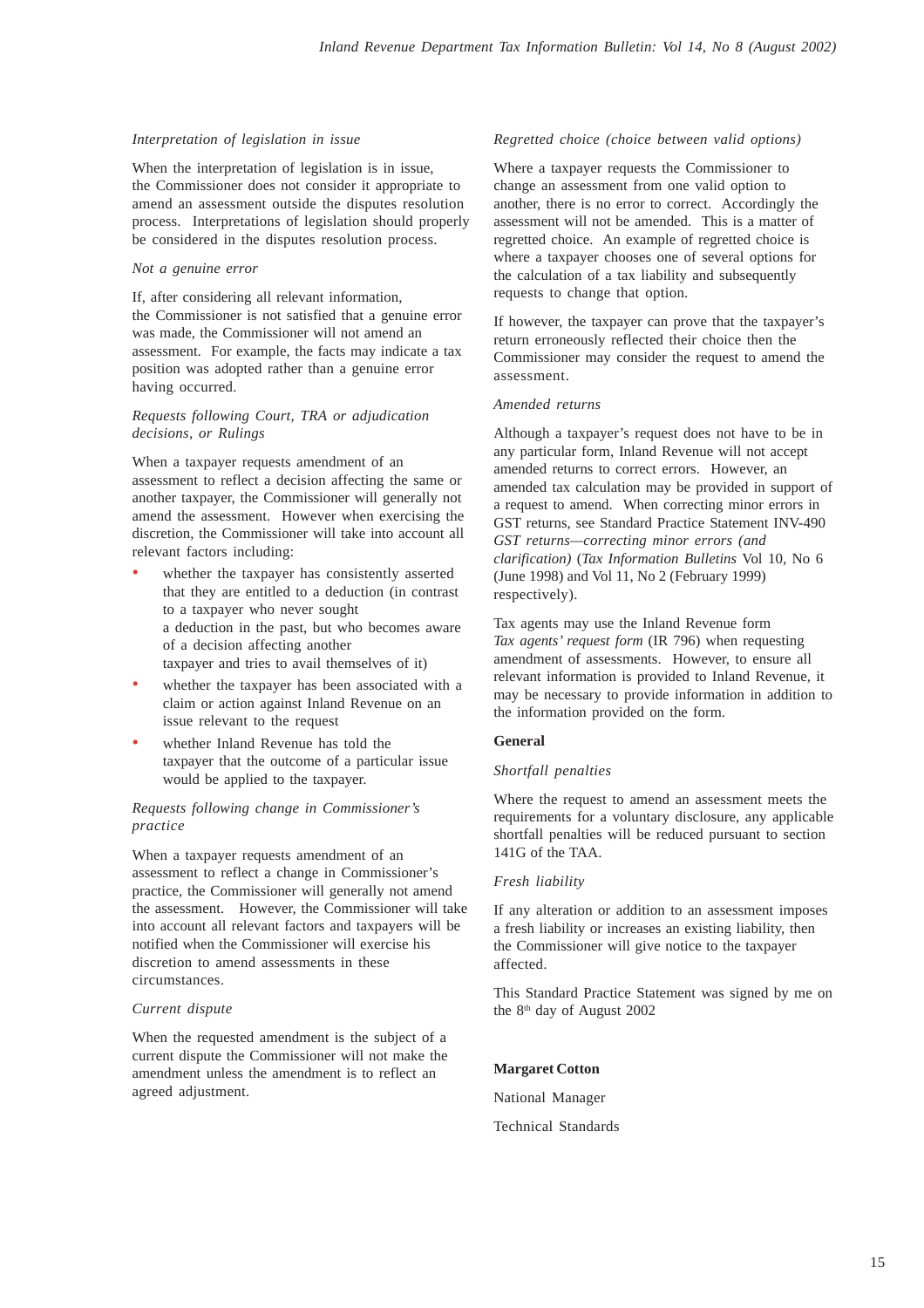# **LEGAL DECISIONS – CASE NOTES**

This section of the *TIB* sets out brief notes of recent tax decisions made by the Taxation Review Authority, the High Court, the Court of Appeal and the Privy Council.

We've given full references to each case, including the citation details where it has already been reported. Details of the relevant Act and section will help you to quickly identify the legislation at issue. Short case summaries and keywords deliver the bare essentials for busy readers. The notes also outline the principal facts and grounds for the decision. Where possible, we have indicated if an appeal will be forthcoming.

These case reviews do not set out Inland Revenue policy, nor do they represent our attitude to the decision. These are purely brief factual reviews of decisions for the general interest of our readers.

## **DISCOVERY AWARDED AGAINST THE COMMISSIONER**

| Case:                 | <b>Glenharrow Holdings</b><br>Limited v CIR          |
|-----------------------|------------------------------------------------------|
| <b>Decision date:</b> | 3 July 2002                                          |
| Act:                  | Tax Administration Act 1994                          |
| <b>Keywords:</b>      | Section 138G (evidence exclusion<br>rule), discovery |

## **Summary**

Master Venning awarded discovery against the Commissioner, though not in respect of documents already provided by him under Official Information Act requests.

## **Facts**

This case was an interlocutory hearing before Master Venning. Glenharrow Holdings Ltd ("Glenharrow") sought orders for general discovery against the Commissioner and particular discovery against certain non-parties (the Commissioner's expert witnesses). The Commissioner opposed the applications because the case had been through the disputes resolution procedure.

At an initial telephone conference Glenharrow indicated that it wanted discovery from the Commissioner. The Commissioner indicated that such an application would be opposed because section 138G of the Tax Administration Act 1994 and the decision of *CIR v Dick* (2001) 20 NZTC 17,396 meant that discovery was not necessary or appropriate.

The Commissioner considered that as section 138G of the Tax Administration Act 1994 limited the parties to raising in the challenge only the facts and evidence, and the issues arising from them, and the propositions of law, contained in their respective statements of position discovery would not be appropriate.

Any documents obtained from the discovery process could not be used in the substantive hearing, so it would not be appropriate to order discovery.

Glenharrow argued that an order for general discovery was necessary, discovery was not precluded by section 138G of the Tax Administration Act 1994 and that it was irrelevant that numerous Official Information Act requests had been responded to.

## **Decision**

Master Venning accepted Glenharrow's submission that the discovery process is a more general process than the disclosure process in Part 4A of the Tax Administration Act 1994, and that discovery may disclose documents relevant to the facts and evidence, and the issues arising from them, already stated in the statements of position. The Master considered that an order for discovery should not be seen as offending, or as contrary to, the purpose of section 138G. The Master also noted that *Dick* related to an application for particular discovery as opposed to the application for general discovery in this case.

Master Venning ordered the Commissioner to provide a list of documents relating to the matter in question, though not documents that had already been supplied in relation to Official Information Act requests.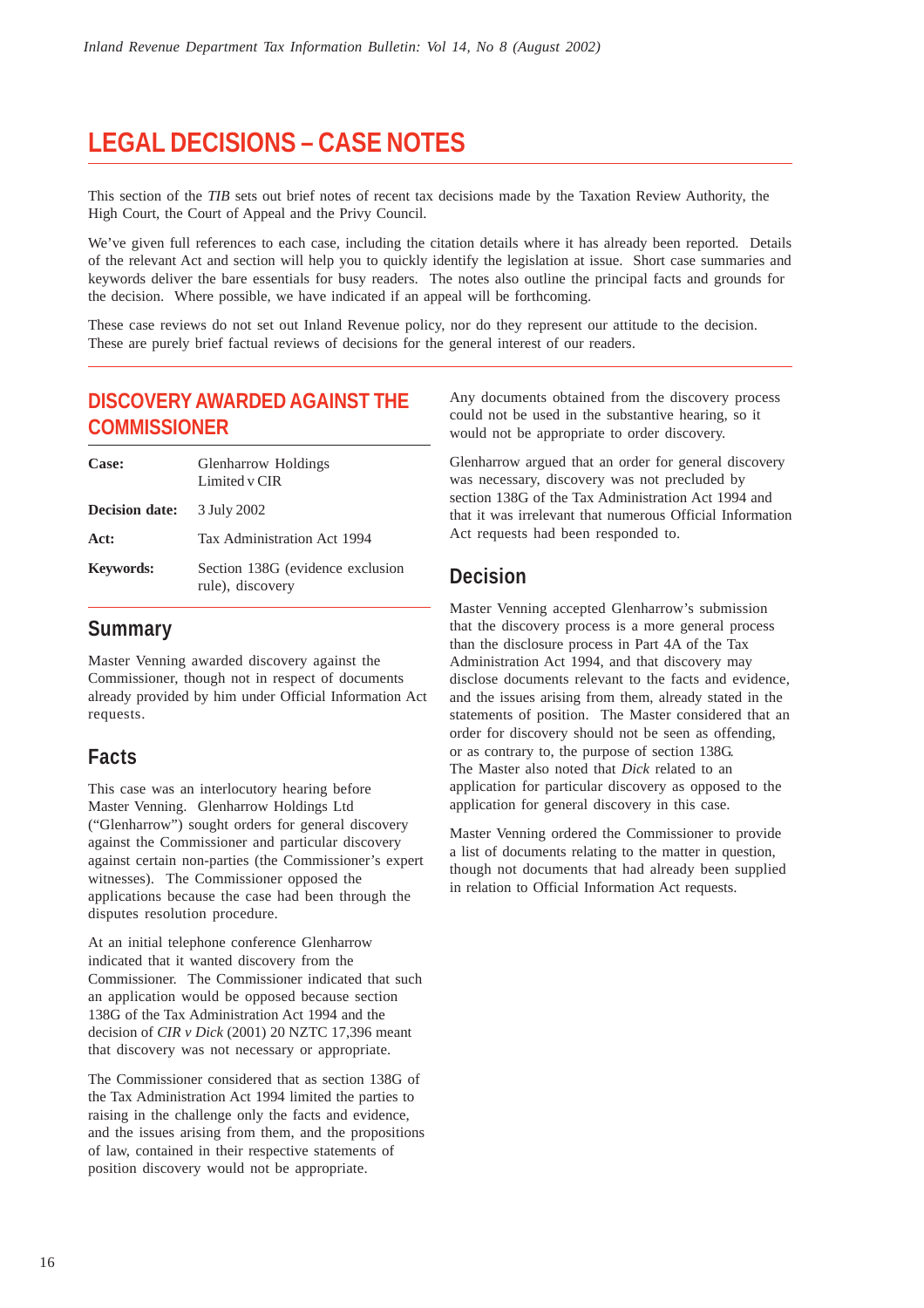## **ABUSE OF PROCESS**

| Case:                 | <b>CIR</b> v Abattis Properties Limited |
|-----------------------|-----------------------------------------|
| <b>Decision date:</b> | 31 July 2002                            |
| Act:                  | <b>Indicial Review</b>                  |
| <b>Keywords:</b>      | Issue Estoppel and Abuse of<br>Process  |

## **Summary**

Strike out application granted.

## **Facts**

- 1. The detailed background of this case can be found in the Court of Appeal proceedings *CIR v Abattis Properties Ltd* (2001) 20 NZTC 17,013.
- 2. Following the making of an assessment in May 1999, the CIR demanded the tax due from the taxpayer. This demand was not met and the CIR accordingly issued proceedings to put the taxpayer into liquidation. The taxpayer defended those proceedings on the basis that the assessment was statute barred and that the CIR was not entitled to issue an assessment when a matter had been referred to adjudication. At the hearing a further defence was raised, namely that the taxpayer had not received notice of the assessment prior to the issue of a demand for payment.
- 3. Master Thomson in the High Court held that:
	- 1. The assessment was made on 27 May 1999.
	- 2. The CIR was not estopped from issuing an amended assessment regardless of the fact that disputes resolution procedures were in process.
	- 3. Liquidation should not be ordered because the CIR was not able to prove that the assessment had been served in time.
- 4. The CIR appealed to the Court of Appeal. The Court of Appeal accepted that the assessment was made on 27 May 1999 and held that, as a matter of law, liability existed once the assessment was made. The court held that notice of assessment is a separate issue from validity, and that the CIR's failure to give notice did not affect the validity of the assessment. The court held that the Master was wrong to conclude that the assessment had to be served prior to the expiry of the limitation period but held that in the special circumstances of the case, the Master was entitled to dismiss the application for liquidation in his discretion.

The court also considered that the sensible course in relation to the assessment would seem to be for the Commissioner to set a new date for the response period to run.

- 5. The CIR did this and granted the taxpayer a further two months to challenge the assessment by notice dated 27 February 2001. The taxpayer has made this challenge in separate proceedings. At the same time this present application for judicial review was filed upon grounds of want of proper process. The taxpayer seeks a declaration that the assessment made by the CIR on 27 May 1999 is invalid. The grounds on which it is alleged to be invalid are:
	- 1. That the assessment was made after 31 May 1999 and is therefore statute barred.
	- 2. The CIR failed to comply with statutory procedures in that the parties exchanged statements of position but the matter did not proceed to adjudication whereas the taxpayer had a legitimate expectation that it would do so.
	- 3. The notice of assessment given by the CIR was invalid.
	- 4. The delay between making the assessment and giving notice of it was prejudicial to the taxpayer.
- 6. The CIR applied to strike out the taxpayer's application for judicial review.

## **High Court Decision**

- His Honour Justice Durie found that the process complained of by the taxpayer relates to steps taken or not taken as a necessary prelude to the formation of the decision to reassess the taxpayer. In addition a challenge is made to the efficacy of the notice of 27 February 2001. The taxpayer also contends that the CIR cannot establish the date on which the assessment was made and whether it was before or after 31 May 1999.
- 2. His Honour held that the Court of Appeal did not decide that the assessment was valid but only that any validity it may have had was not affected by any subsequent imperfection over the dispatch of notice.
	- His Honour stated:

"The Court of Appeal held (at paragraph 3) that as a matter of law, liability existed once the reassessment was made. No umbrage is taken with that, as a general proposition, in the current proceedings for review. Liability exists from the moment the reassessment is made, but equally, it ceases to exist if later the reassessment is shown to be wrong, whether inherently through lack of process, or whether because it is wrong in fact.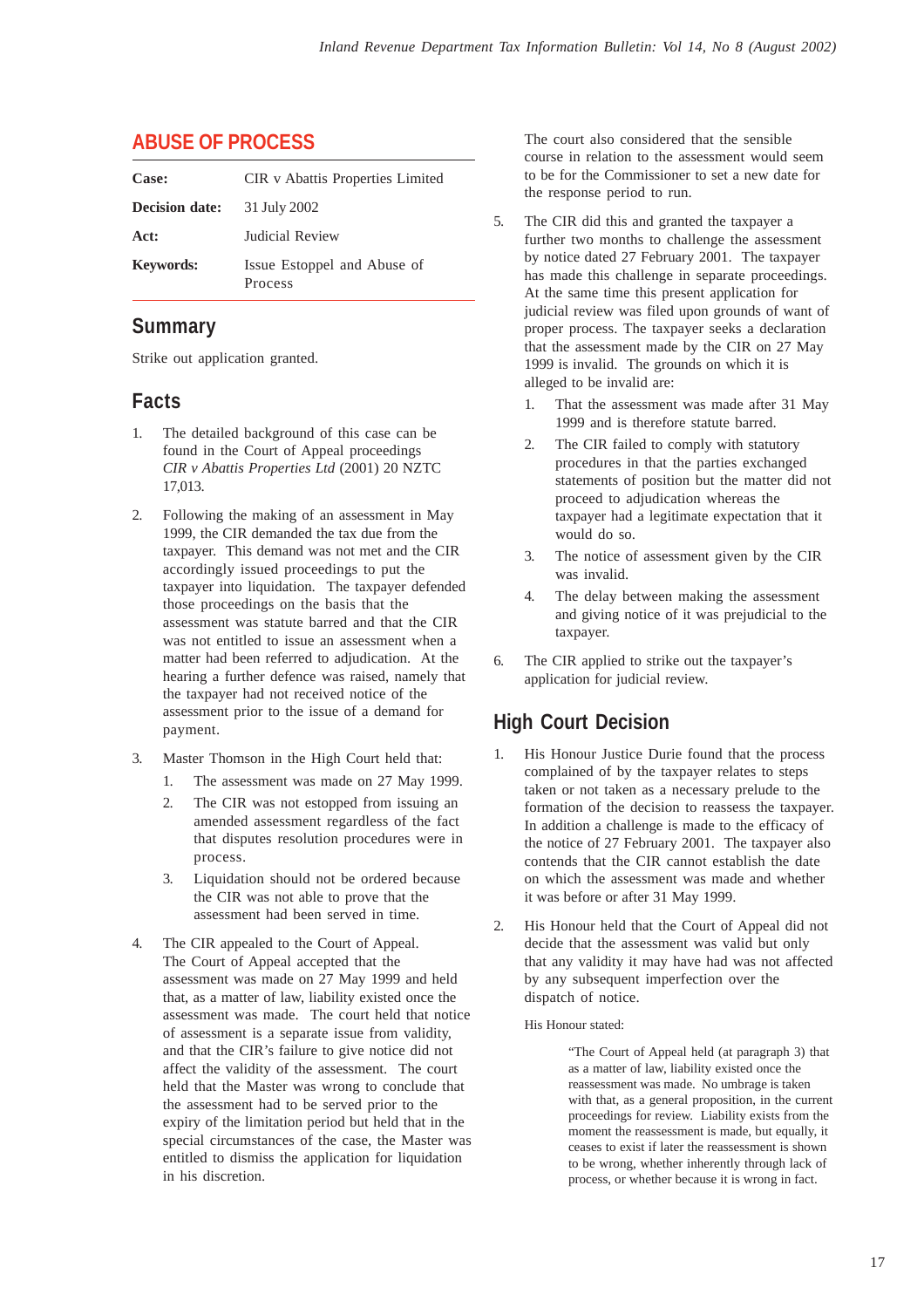In any event the main question here is whether the reassessment was ever validly made in the first instance and before any notice was due to have been given."

- 3. Further, it was agreed that matters not raised and pursued in litigation, when the opportunity presented, cannot generally be raised for determination in later proceedings. However, according to His Honour that is not what occurred in the present case. In this case, the earlier proceedings were focused upon a different question, that is, whether good cause existed to dismiss an application to have the taxpayer wound up because of a genuine dispute over liability. There was no room for the taxpayer to have introduced the issues it is now raising.
- 4. In regards to the second issue, His Honour held that even though there is a need to respect and maintain the integrity of the statutory process for challenging reassessments it is important that the issues should be kept distinct, with questions of substance reserved for the statutory process and questions of the process itself kept within the separate area of judicial review.
- 5. Accordingly, His Honour dismissed the CIR's application to strike out the taxpayer's judicial review proceeding. The Commissioner appealed to the Court of Appeal.

## **Decision**

The Court of Appeal found for the Commissioner on both issues.

On the issue **estoppel point**, Her Honour Justice Glazebrook (who delivered the decision), stated that if a matter has been put at issue in prior proceedings and has been finally decided against a party then issue estoppel precludes that party from contending the contrary of the point that has been decided.

In this case, Master Thomas had held that the making of the assessment had occurred on 27 May 1999. Abattis had not cross-appealed against that finding and therefore the Court of Appeal (at first instance) based its decision on that assumption.

Master Thomson also found that the failure to complete the adjudication process had not invalidated the assessment. Again this point was not appealed by Abattis.

The Court held in appeal from Master Thomson's decision that the failure to give notice did not affect the validity of the assessment. As a matter of law liability existed once the assessment was made. The validity of the assessment was therefore upheld by the Court. It therefore follows that it is no longer open to Abattis to contend that defects in the giving of notice affected the validity.

Further it was at this Court's suggestion that further notice of the assessment be given to Abattis and it was in accordance with this suggestion that the 27 February 2001 notice was issued. The purpose of this was to give Abattis an opportunity to issue challenge proceedings, a purpose which must be seen as to be of benefit to Abattis. Her Honour held that Abattis cannot succeed in its challenge to actions the Commissioner took where those actions were at the suggestion of this Court.

Her Honour went on to state that the issues Abattis seeks to raise in the judicial review proceedings were raised specifically by it by way of defence to the liquidation application, and either the Master made specific findings that were not appealed or this Court made findings which must be accepted as final by Abattis. The Court therefore held that Abattis is estopped from raising any of the issues it seeks to raise in the judicial review proceeding and that the CIR's strike out application should have been granted.

In regards to **the second issue on the use of judicial review**, the Court made some brief helpful comments as, given its finding on the first issue, it was not strictly necessary to deal with the second issue:

The Court reiterated and supported the comments made by the Privy Council in *Miller v CIR* that it will only be in exceptional cases that judicial review is appropriate where the challenges can be addressed in the statutory objection procedure.

Her Honour stated that issues as to process and validity can be dealt with under any challenge proceeding in court and should be, save in exceptional circumstances. In the Court's view it amounts to an abuse of process to commence judicial review proceedings unless the taxpayer can point to exceptional circumstances justifying that course. Her Honour also added that if procedural issues arise before the statement of position stage then taxpayers who fail to include them in their statement of position do so at their peril. If the procedural issues occur after the formal disputes resolution process has been completed, even where a disclosure notice has been issued, there should be no difficulty in having an application granted pursuant to sec 138G(2) of the Tax Administration Act 1994 to raise those matters.

Her Honour held that there were no exceptional circumstances put forward in this case justifying the judicial review proceeding so on this ground too the Court considered that the proceeding should have been stuck out.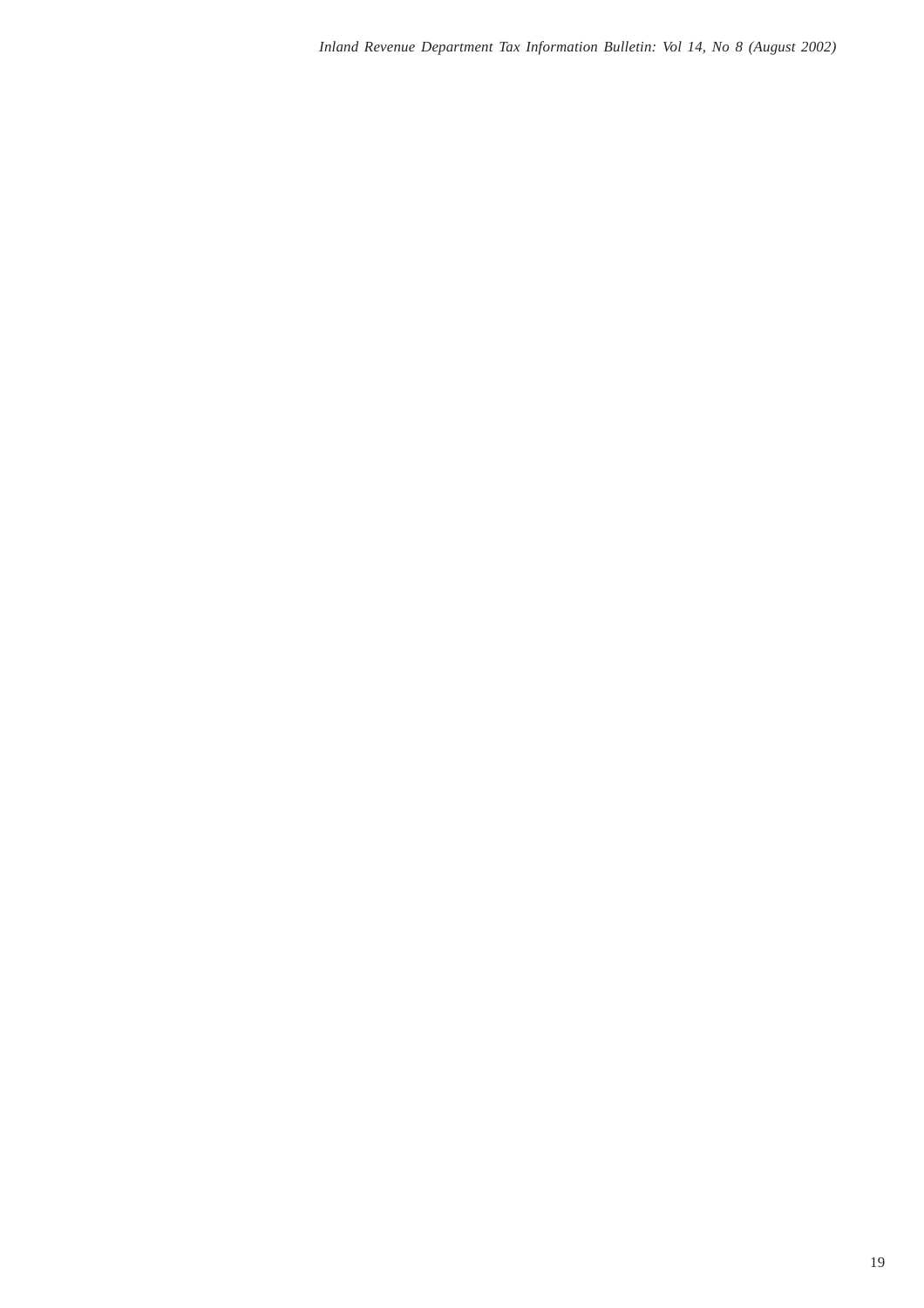# **REGULAR FEATURES**

## **DUE DATES REMINDER**

## **August 2002**

#### **5 Employer deductions and employer monthly schedule**

Large employers (\$100,000 or more PAYE and SSCWT deduction per annum)

- *Employer deductions (IR 345)* or *(IR 346)* form and payment due
- *Employer monthly schedule (IR 348)* due

#### **20 Employer deductions**

Large employers (\$100,000 or more PAYE and SSCWT deduction per annum)

• *Employer deductions (IR 345)* or *(IR 346)* form and payment due

#### **Employer deductions and employer monthly schedule**

Small employers (less than \$100,000 PAYE and SSCWT deductions per annum)

- *Employer deductions (IR 345)* or *( IR 346)* form and payment due
- *Employer monthly schedule (IR 348)* due

#### **30 GST return and payment due**

### **September 2002**

#### **5 Employer deductions and employer monthly schedule**

Large employers (\$100,000 or more PAYE and SSCWT deduction per annum)

- *Employer deductions (IR 345)* or *(IR 346)* form and payment due
- *Employer monthly schedule (IR 348)* due

#### **20 Employer deductions**

Large employers (\$100,000 or more PAYE and SSCWT deduction per annum)

• *Employer deductions (IR 345)* or *(IR 346)* form and payment due

#### **Employer deductions and employer monthly schedule**

Small employers (less than \$100,000 PAYE and SSCWT deductions per annum)

- *Employer deductions (IR 345)* or *( IR 346)* form and payment due
- *Employer monthly schedule (IR 348)* due

#### **30 GST return and payment due**

*These dates are taken from Inland Revenue's Smart business tax due date calendar 2002 - 2003*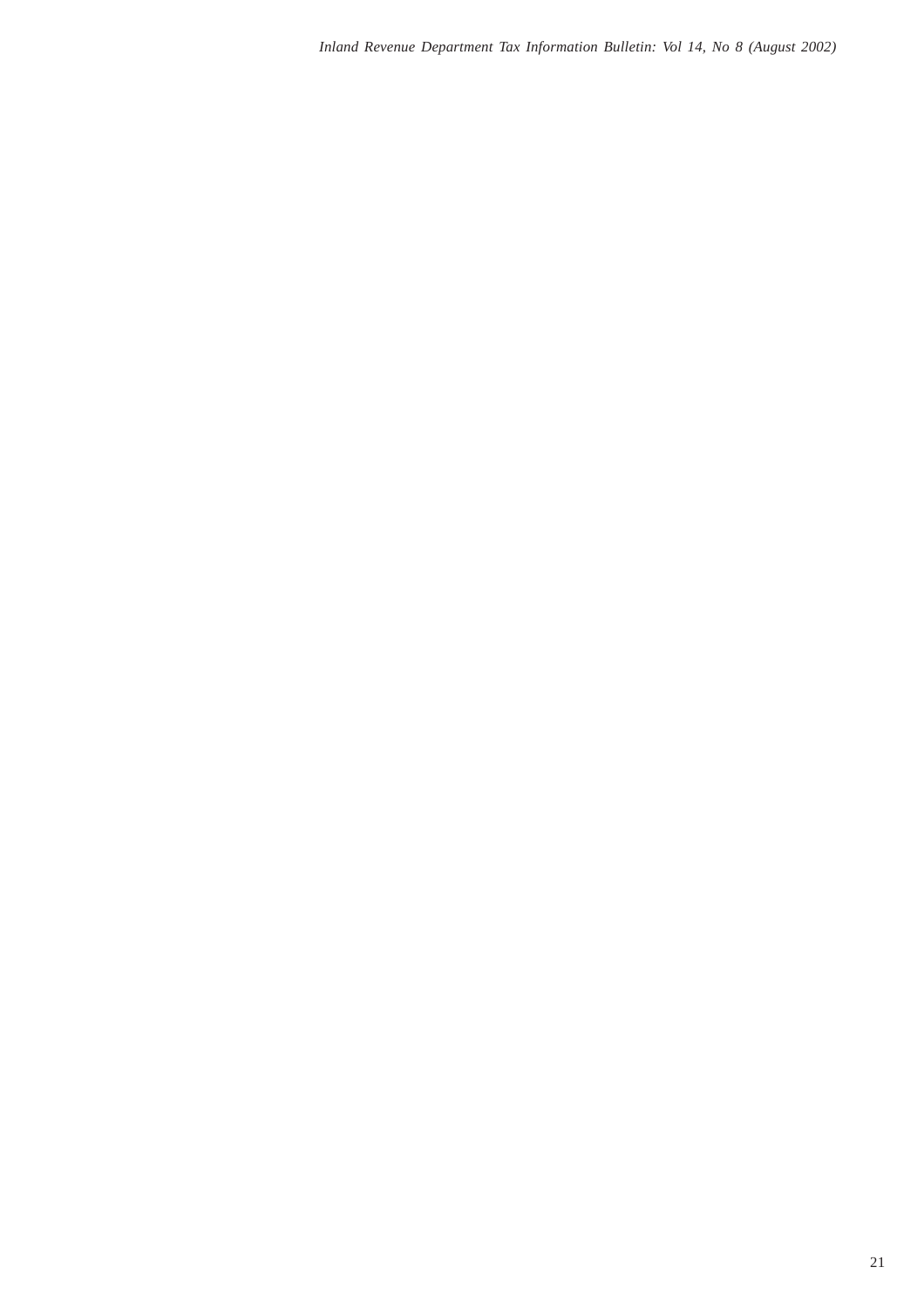## **YOUR CHANCE TO COMMENT ON DRAFT TAXATION ITEMS BEFORE THEY ARE FINALISED**

This page shows the draft binding rulings, interpretation statements, standard practice statements and other items that we now have available for your review. You can get a copy and give us your comments in these ways.

|         | By post: Tick the drafts you want below, fill in your name and<br>address, and return this page to the address below. We'll send<br>you the drafts by return post. Please send any comments in<br>writing, to the address below. We don't have facilities to deal<br>with your comments by phone or at our other offices. | By internet: Visit www.ird.govt.nz.<br>On the homepage, click on "The Rulings Unit Welcomes your<br>comment on drafts of public rulings/interpretation statements<br>before they are finalised" Below the heading "Think about<br>the issues", click on the drafts that interest you. You can<br>return your comments by internet. |                   |
|---------|---------------------------------------------------------------------------------------------------------------------------------------------------------------------------------------------------------------------------------------------------------------------------------------------------------------------------|------------------------------------------------------------------------------------------------------------------------------------------------------------------------------------------------------------------------------------------------------------------------------------------------------------------------------------|-------------------|
| Name    |                                                                                                                                                                                                                                                                                                                           |                                                                                                                                                                                                                                                                                                                                    |                   |
| Address |                                                                                                                                                                                                                                                                                                                           |                                                                                                                                                                                                                                                                                                                                    |                   |
|         |                                                                                                                                                                                                                                                                                                                           |                                                                                                                                                                                                                                                                                                                                    |                   |
|         |                                                                                                                                                                                                                                                                                                                           |                                                                                                                                                                                                                                                                                                                                    |                   |
|         |                                                                                                                                                                                                                                                                                                                           |                                                                                                                                                                                                                                                                                                                                    |                   |
|         |                                                                                                                                                                                                                                                                                                                           |                                                                                                                                                                                                                                                                                                                                    | Comment deadline  |
|         | Draft standard practice statement<br>ED0034: Instalment arrangements for payment of tax debt                                                                                                                                                                                                                              |                                                                                                                                                                                                                                                                                                                                    | 25 September 2002 |
|         |                                                                                                                                                                                                                                                                                                                           |                                                                                                                                                                                                                                                                                                                                    |                   |
|         | Draft standard practice statement                                                                                                                                                                                                                                                                                         |                                                                                                                                                                                                                                                                                                                                    |                   |
|         | ED0035: Writing off tax debt                                                                                                                                                                                                                                                                                              |                                                                                                                                                                                                                                                                                                                                    | 25 September 2002 |
|         | Draft question we've been asked                                                                                                                                                                                                                                                                                           |                                                                                                                                                                                                                                                                                                                                    |                   |
|         | ED0036: Commencement of the 4-year time bar<br>for taxpayers with non-standard balance dates                                                                                                                                                                                                                              |                                                                                                                                                                                                                                                                                                                                    | 25 September 2002 |
|         |                                                                                                                                                                                                                                                                                                                           |                                                                                                                                                                                                                                                                                                                                    |                   |

*Items are not generally available once the comment deadline has passed*

*No envelope needed—simply fold, tape shut, stamp and post.*

**The Manager (Field Liaison) Adjudication & Rulings National Office Inland Revenue Department PO Box 2198 Wellington**

| Affix |  |
|-------|--|
| Stamp |  |
| Here  |  |